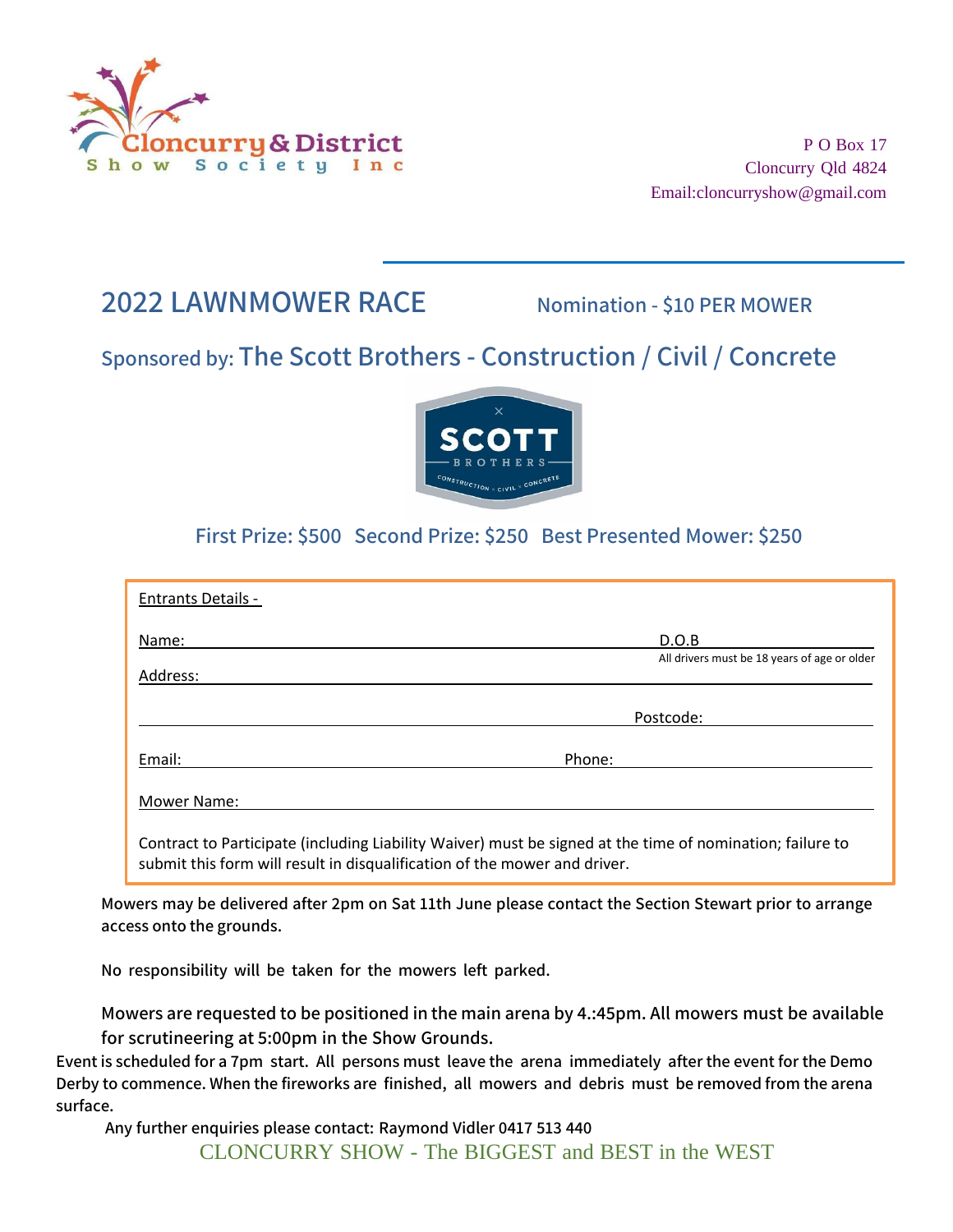# LAWN MOWER RACE RULES

#### **Rules of Competition:**

- 1. Drivers must be 18yrs of age or older
- 2. Team of three to be nominated.
- 3. Drivers are strongly encouraged to decorate and name their mower.
- 4. Every mower shall have the blades or cutters made inoperative by removal
- 5. Must be a lawn mower frame.
- 6. Helmets must be worn
- 7. All mowers must align at the start point.
- 8. A whistle and flag fall will indicate the start of the race. The first mower to cross the indicated finish line is the winner of the race – Judges decision is final
- 9. Fair play is supported and purposely driving dangerously will result in disqualification.
- 10. The race ends when the first 3 mowers cross the finish line.
- 11. 2 trial races will be held with the first 3 to cross the finish line in each trial to progress to the grand final (if nominations support.)

#### **Vehicle Rules and Regulations**

- 1. Maximum mower width including wheel track width is 1200mm
- 2. Maximum bottom of chassis height/ground clearance is 150mm
- 3. Must still look like a ride on mower
- 4. All cutting decks and any related attachments must be removed
- 5. Mower engines the maximum size is a 32 HP V-Twin. For motorbike engines, the maximum size is 32HP 4 cylinder. No hybrid or racing engines are allowed. Engine internals must remain in their standard form.
- 6. Front and rear tyres must be ride on mower turf tyres
- 7. Rear wheel mud guards must be fitted and wide enough to cover 75% of the rear tyre tread
- 8. Brakes that must lock up the rear wheels of your mower when applied
- 9. Handle bars are NOT allowed
- 10. A full faced helmet or motor cross helmet and goggles
- 11. Motorbike gloves or an approved protective glove
- 12. Motorbike boots, racing boots or sturdy work boots
- 13. Jacket and thick long cotton trousers or racing overalls / suits

#### **Lawn Mower Race Rules**

- 1. All mowers must be removed within 24 hours after the event.
- 2. The event will be stopped at any time if officials feel necessary.

3. Drivers will be disqualified if found to be under the influence of alcohol or other drugs. Entry moneywill not be refunded. Breath tests will be conducted prior to the event by the Queensland Police.

#### **Clothing Essentials**

- 1. Helmet.
- 2. Shoes and socks.
- 3. Arms and legs covered.
- 4. All clothing securely fastened.
- **5.** Eye protection.